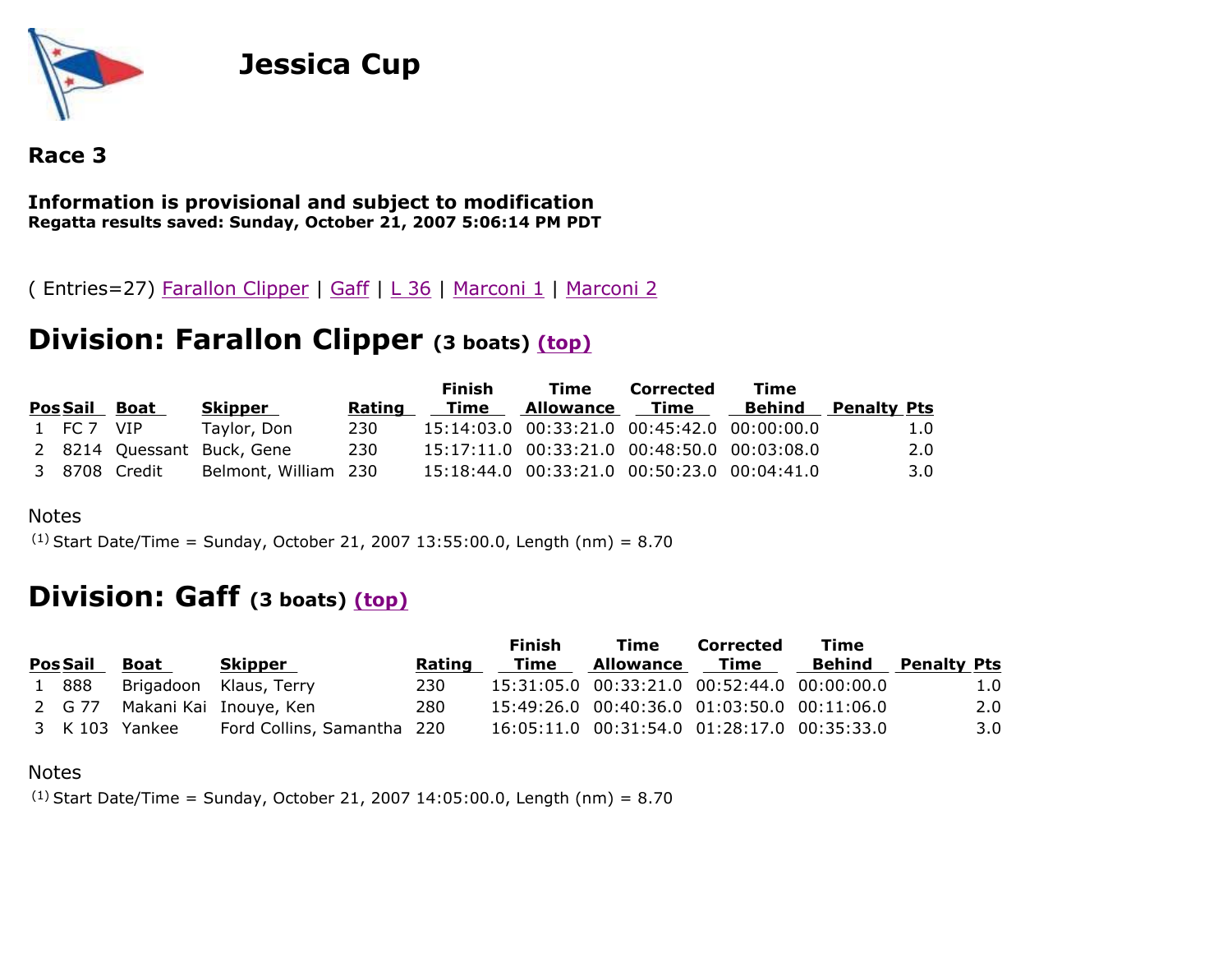## **Division: L 36 (3 boats) (top)**

|      |              |                            |        | <b>Finish</b> | Time                                        | Corrected | Time   |                    |
|------|--------------|----------------------------|--------|---------------|---------------------------------------------|-----------|--------|--------------------|
|      | PosSail Boat | Skipper                    | Rating | Time          | Allowance Time                              |           | Behind | <b>Penalty Pts</b> |
| 1 5  |              | Papoose Edwards, Allen 240 |        |               | 15:16:11.0 00:34:48.0 00:41:23.0 00:00:00.0 |           |        | 1.0                |
| 2 71 | Leda         | James, David 240           |        |               | 15:17:21.0 00:34:48.0 00:42:33.0 00:01:10.0 |           |        | 2.0                |
| 3 7  | Olé          | Hamilton, John 240         |        |               | 15:21:57.0 00:34:48.0 00:47:09.0 00:05:46.0 |           |        | 3.0                |

#### Notes

 $(1)$  Start Date/Time = Sunday, October 21, 2007 14:00:00.0, Length (nm) = 8.70

## **Division: Marconi 1 (9 boats) (top)**

|         |                |                    |                          |        | <b>Finish</b> | Time                                           | <b>Corrected</b> | Time          |                |            |
|---------|----------------|--------------------|--------------------------|--------|---------------|------------------------------------------------|------------------|---------------|----------------|------------|
|         | Pos Sail       | Boat               | <b>Skipper</b>           | Rating | Time          | <b>Allowance</b>                               | Time             | <b>Behind</b> | <b>Penalty</b> | <u>Pts</u> |
|         |                | Valiant            | McNish, Jeff             | 230    | 15:03:03.0    | 00:33:21.0 00:44:42.0 00:00:00.0               |                  |               |                | 1.0        |
|         | I C 10         | Bolero             | Murison, Tim             | 217    | 15:02:21.0    | 00:31:27.9 00:45:53.1 00:01:11.1               |                  |               |                | 2.0        |
|         | 1991           | Elizabeth Muir     | Haywood, Peter           | 240    |               | 15:09:21.0 00:34:48.0 00:49:33.0 00:04:51.0    |                  |               |                | 3.0        |
| 4       | 8502           | Alpha              | Pfaff, Richard           | 176    |               | 15:00:15.0 00:25:31.2 00:49:43.8 00:05:01.8    |                  |               |                | 4.0        |
| 5.      | X <sub>9</sub> | Santana            | Kaplan, Paul & Christine | 203    |               | 15:06:01.0  00:29:26.1  00:51:34.9  00:06:52.9 |                  |               |                | 5.0        |
| 6.      | 1946           | Kate II            | Emerick, Roger           | 179    |               | 15:04:53.0 00:25:57.3 00:53:55.7 00:09:13.7    |                  |               |                | 6.0        |
| 7       | 47033 Lydia    |                    | Hanelt, Bob              | 215    | 15:12:49.0    | 00:31:10.5 00:56:38.5 00:11:56.5               |                  |               |                | 7.0        |
|         | DNF M 139      | <b>Bright Star</b> | Hall, Ted                | 190    | No Time       | 00:27:33.0                                     | No Time          | No Time       | <b>DNF</b>     | 10.0T      |
| DNS 934 |                | Radiant            | Kitchen, Jonathan        | 223    | No Time       | 00:32:20.1                                     | No Time          | No Time       | <b>DNS</b>     | 10.0T      |

### Notes

 $(1)$  Start Date/Time = Sunday, October 21, 2007 13:45:00.0, Length (nm) = 8.70

## **Division: Marconi 2 (9 boats) (top)**

|      |          |         |                |        | Finish | Time                                        | <b>Corrected</b> | Time   |                    |     |
|------|----------|---------|----------------|--------|--------|---------------------------------------------|------------------|--------|--------------------|-----|
|      | Pos Sail | Boat    | Skipper        | Rating | Time   | Allowance                                   | Time             | Behind | <b>Penalty Pts</b> |     |
|      | 1 8199   | Chorus  | English, Peter | 232    |        | 15:06:10.0 00:33:38.4 00:42:31.6 00:00:00.0 |                  |        |                    | 1.0 |
|      | 2 Y 42   | Flotsam | Bros, Clerk    | 235    |        | 15:09:11.0 00:34:04.5 00:45:06.5 00:02:34.9 |                  |        |                    | 2.0 |
| 3 22 |          | Corsair | Welch, Steven  | 220    |        | 15:13:23.0 00:31:54.0 00:51:29.0 00:08:57.4 |                  |        |                    | 3.0 |